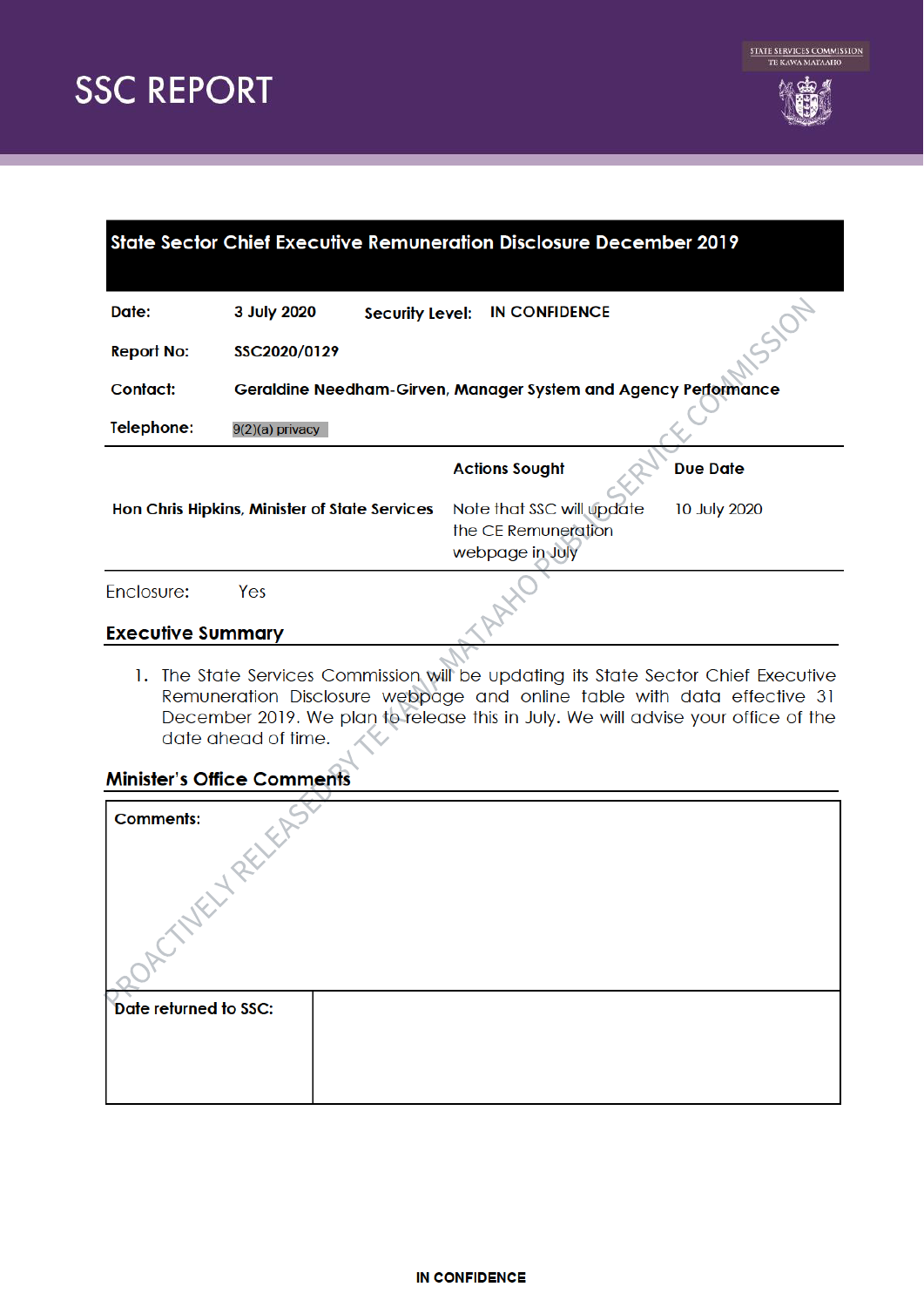### **Recommended Action**

We recommend that you:

note that the State Services Commission's website which includes an online table  $\overline{a}$ of State Sector chief executive remuneration will be updated with data covering the six months to 31 December 2019 in July 2020.

Noted.

PROPECTIVE LY FIRE YOU GOT ONLY THE MAIN MATTER TO OUTSIDE SCRIPTION WITH MANY agree that the SSC release this briefing in full once SSC has updated its website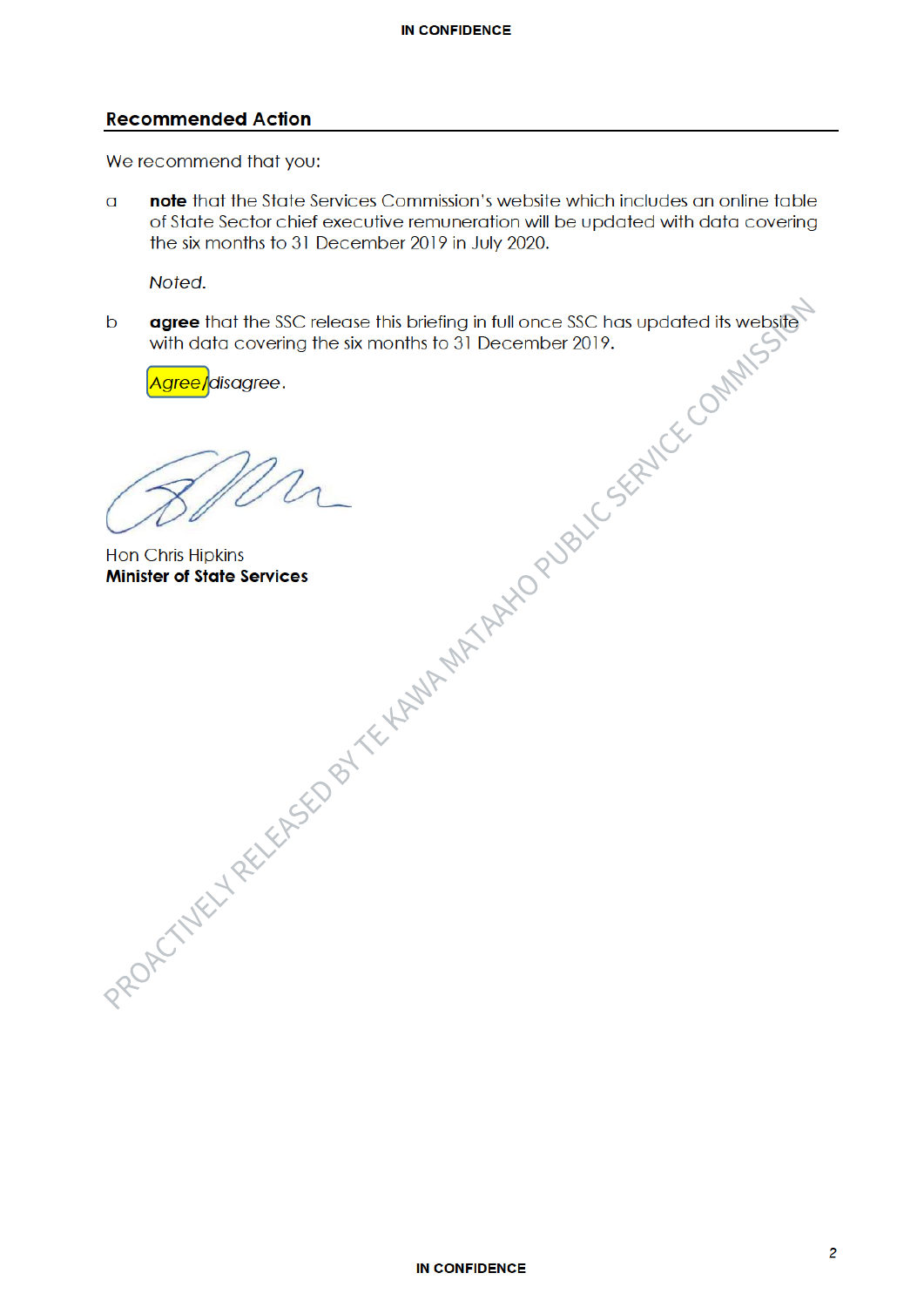### **SSC Report: State Sector Chief Executive Remuneration Disclosure December 2019**

### **Purpose of Report**

- 2. In 2019, the State Services Commission advised that in future State Sector chief executive remuneration disclosure would be made via an update to an online database, rather than annual published tables.
- 3. The 2019/20 data will be updated and published on a six-monthly basis, and we then intend to move to quarterly updates.
- 4. A copy of the first updated webpage is attached for your information. Also attached is a list of the new data for the 2019/20 year included in the online database. This data covers the reviews or appointments that have been completed between 1 July and 31 December 2019 for 39 chief executives (34 roles are covered by this disclosure). Only public service chief executives appointed in this period or acting public service chief executives are included in this update.
- 5. We intend to include an analysis of the 2019/20 period with the next six-monthly update.

### **Background**

- 6. At the request of Cabinet, the State Services Commission discloses the remuneration of chief executives and acting/interim chief executives of:
	- a. the Public Service
	- b. statutory Crown entities and their subsidiaries
	- c. Tertiary Education Institutions, and
	- d. chief executives whose remuneration is set by the Remuneration Authority.
- 7. In 2018 Cabinet agreed that the State Services Commissioner could make changes to the information and format of disclosures to enable continuous improvement and increased transparency.
- 8. The 2019 disclosure was changed in the following ways to improve transparency:

a. Actual figures instead of bands are disclosed.

b. The data is remuneration earned in the year up to the chief executive's annual review date (or the part year where applicable).

- c. The remuneration is available in an online database.
- 9. The next step to increase transparency is to do more regular updates. We are starting with moving to six monthly updates instead of an annual report and will then move to quarterly updates.
- 10. The 1 July 31 December update (shown in the 2019/20 column) includes some increases and decreases to annual remuneration due to appointments starting or finishing. Where the data are for full years, the changes reflect annual remuneration

### **IN CONFIDENCE**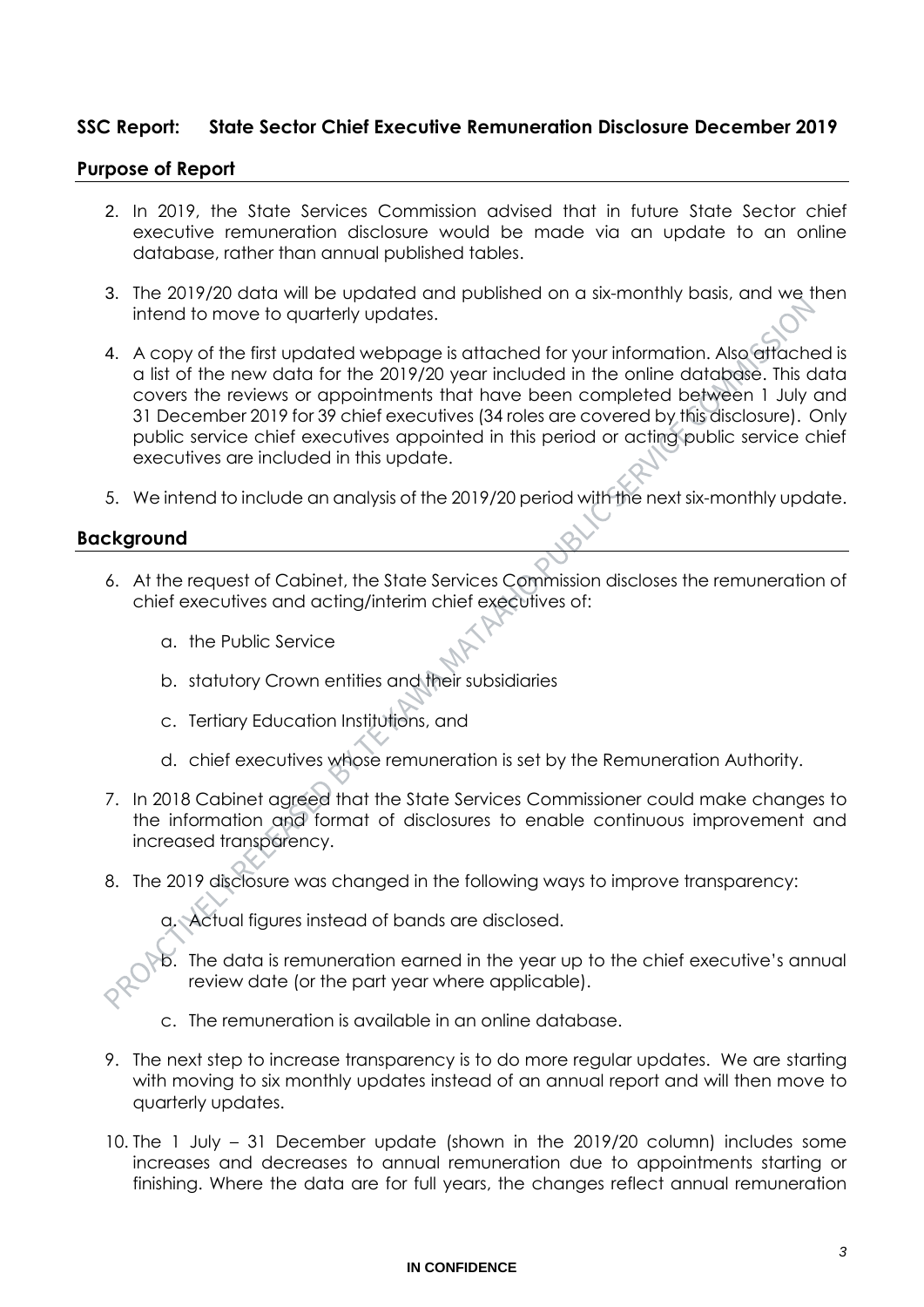reviews. The online table includes explanatory notes, such as start and finish dates. The data in the 2017/18 and 2018/19 columns has already been published.

11. The next update will include changes in the period 1 January to 30 June 2020.

### **Risks**

12. There may be media interest given we are in a period of period of pay restraint. It is important to note that this information is for the period 1 July – 31 December 2019 and therefore pre-dates COVID-19 and the period of pay restraint.

### **Next Steps**

13. The State Services Commission's website will be updated in July. We will advise your office of the actual date ahead of time.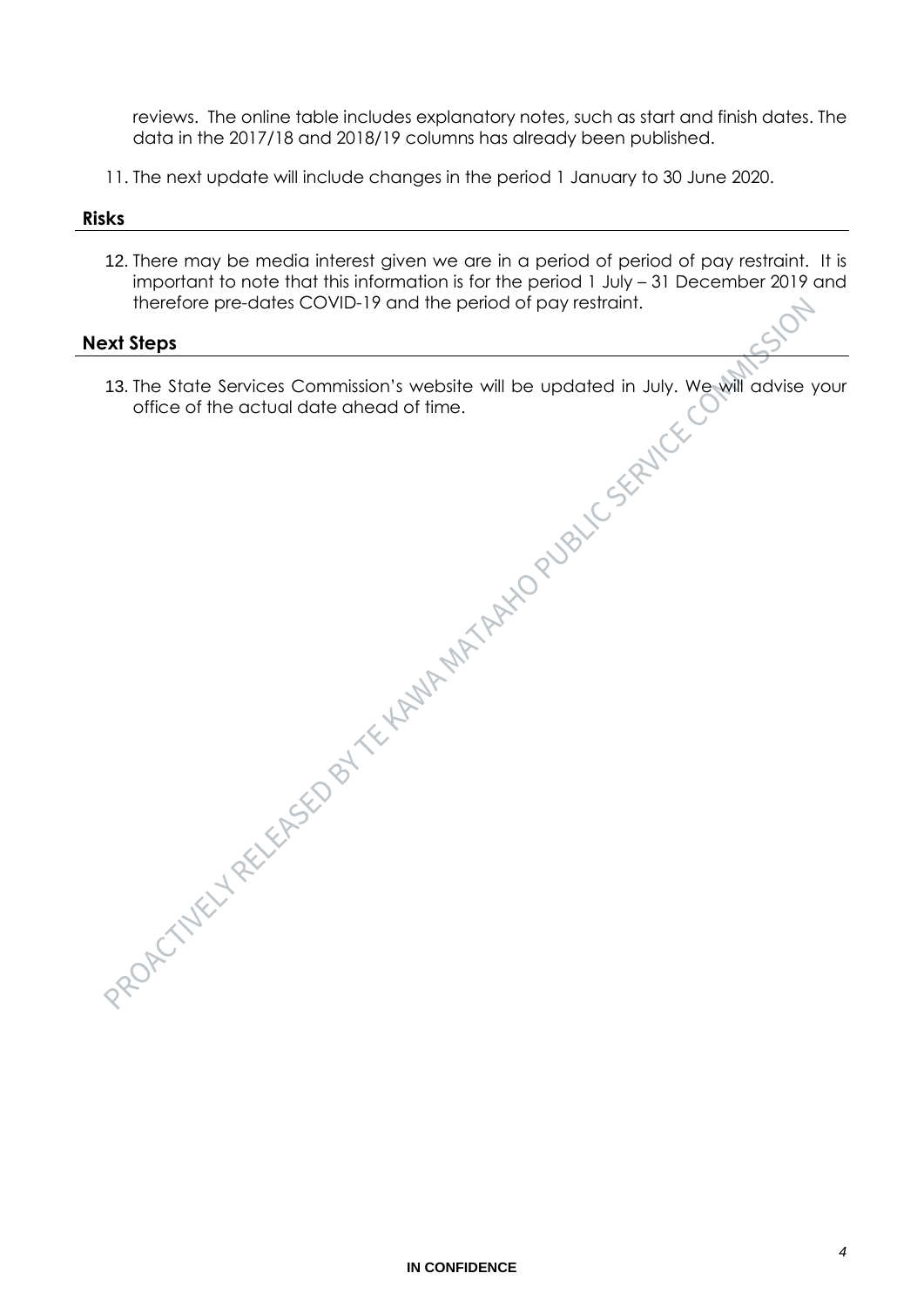# **Chief Executive Remuneration Disclosure**

At the request of Cabinet, the State Services Commission has publicly reported on State Sector chief executive pay since 2010.

The disclosure provides transparency for the public on the levels of remuneration received by chief executives in the State Sector. These include the chief executives and acting chief executives for public service departments, departmental agencies, District Health Boards, other statutory Crown entities and Crown entity subsidiaries, Tertiary Education Institutions,<br>Offices of Parliament and non-public service departments. Offices of Parliament and non-public service departments.

# **Accountability for setting chief executive remuneration**

The approach to setting State Sector chief executive remuneration balances the need to maintain public trust and confidence in the State Sector and the need to attract and retain chief executives who are motivated by a spirit of service. There are a range of reasons why State Sector remuneration, particularly at the senior executive level is, and needs to be, lower than the private sector.

The State Services Commissioner (the Commissioner) is the employer of public service chief executives and determines their remuneration, excluding those whose remuneration is set by the Remuneration Authority.

The Remuneration Authority is responsible for determining the remuneration of some chief executives and Officers of Parliament (including the State Services Commissioner and Deputy State Services Commissioner).

The Commissioner provides guidance to the Boards of statutory Crown entities, District Health Boards (DHBs) and Tertiary Education Institutions (TEIs) on chief executive (CE) remuneration, which is used by Boards who are the employer of CEs and are therefore responsible for agreeing the terms and conditions with their CEs. These are finalised after the Commissioner's consent has been given.

TEIs, DHBs and four other Crown agents in the health sector have been required to seek the Commissioner's agreement to their decisions for some time. From 31 October 2018, the other statutory Crown entities have also been required to seek the consent of the Commissioner – previously, they were required to consult the Commissioner and their Minister but retained the final decision on chief executive remuneration.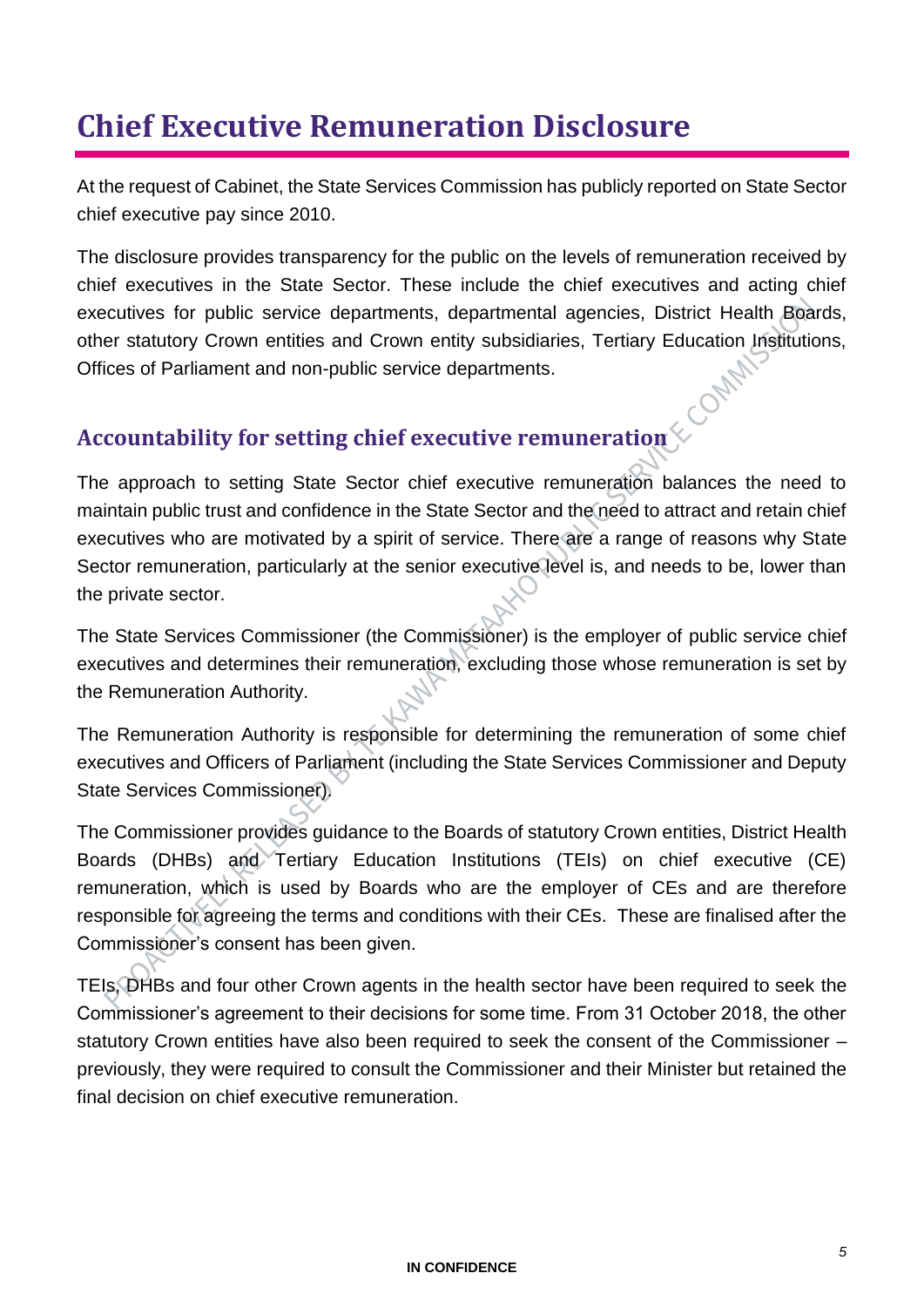## **State Sector CE remuneration**

The State Sector chief executive remuneration table below includes the remuneration of the chief executives and acting chief executives for agencies across the State Sector e.g. public service departments, District Health Boards, Crown entities, universities, wānanga, and Offices of Parliament.

To be consistent with a determination by the Ombudsman and in accordance with standard accounting practice, the information is presented to the nearest thousand dollars.

We have moved to six monthly updates, with the next update to be effective 30 June 2020. Our intention is to move to updating the table below quarterly in 2021.

The data in the table below has been updated to include:

- remuneration that was earned between a remuneration review that was completed between 1 July 2019 and 31 December 2019 and the previous one,
- changes to some figures that were previously estimated to reflect actual decisions that have been made

The review date for public service chief executives has changed from 1 July to 1 January to reflect that the performance expectations are based on a calendar year rather than a financial year. For most public service chief executives this change has meant that their remuneration remained the same from 1 July 2018 to 31 December 2019. Given the change in review date, there is no disclosure at 31 December 2019. The next disclosure for most public service chief executives will be effective 31 December 2020 and reported in early 2021.

The Detailed Disclosure Notes 2020 provide more information on how the data is compiled.

# **Link to table on website**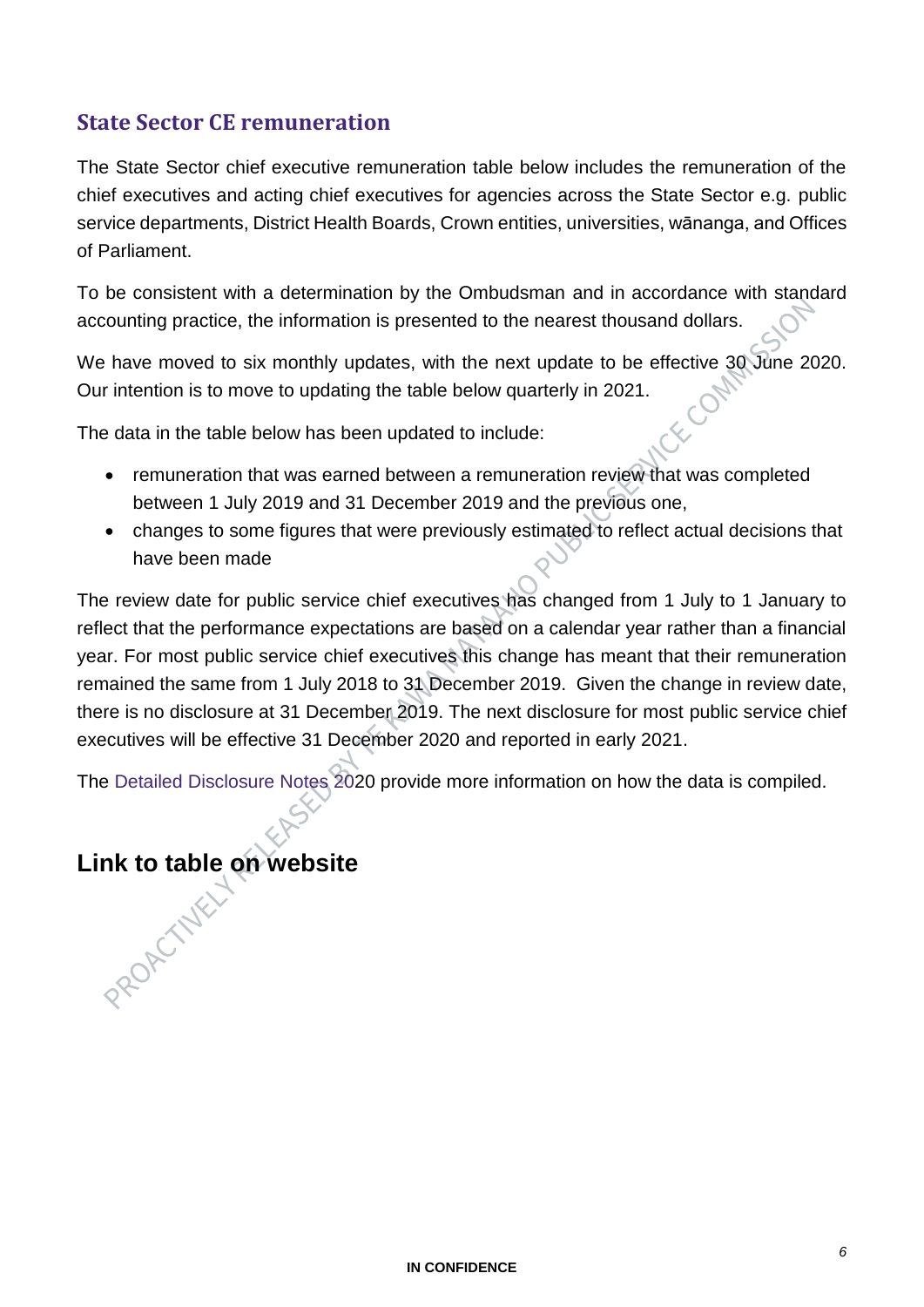# List of new remuneration data included in online table

| Full<br>year                    | Part year                            |         |         |          |
|---------------------------------|--------------------------------------|---------|---------|----------|
| <b>Organisation</b>             | <b>Name</b>                          | 2017/18 | 2018/19 | 2019/20  |
| Ara Inst. of Canterbury         | Mr Tony Gray                         | \$329K  | \$400K  | \$404K   |
| <b>Arts Council of NZ</b>       | Mr Stephen Wainwright                | \$323K  | \$323K  | \$320K   |
| <b>BOP DHB</b>                  | <b>Ms Helen Mason</b>                | \$477K  | \$486K  | \$193K   |
| <b>Chief Ombudsman</b>          | <b>Mr Peter Boshier</b>              | \$400K  | \$400K  | \$456K** |
| <b>CAA</b>                      | <b>Mr Graeme Harris</b>              | \$414K  | \$416K  | \$399K   |
| <b>Drug Free Sport</b>          | <b>Mr Nick Paterson</b>              | \$192K  | \$209K  | \$221K   |
| Eastern Inst. of Tech.          | <b>Mr Christopher Collins</b>        | \$399K  | \$400K  | \$278K   |
| <b>External Reporting Board</b> | <b>Mr Warren Allen</b>               | \$251K  | \$256K  | \$129K   |
| <b>Hawkes Bay DHB</b>           | Dr Kevin Snee                        | \$504K  | \$504K  | \$51K    |
| <b>Health Promotion</b>         | <b>Mr Clive Nelson</b>               | \$293K  | \$299K  | \$25K    |
| Agency                          | In role less than 3 mths<br>(Acting) |         |         | \$37K    |
| <b>Health Research Council</b>  | Prof Kathryn<br><b>McPherson</b>     | \$350K  | \$350K  | \$29K    |
| <b>Heritage NZ</b>              | Nr Andrew ColemanM                   | \$300K  | \$300K  | \$300K   |
| <b>HLC Ltd</b>                  | <b>Mr Chris Aiken</b>                | \$471K  | \$612K  | \$154K   |
| Housing NZ Ltd                  | <b>Mr Andrew McKenzie</b>            | \$703K  | \$791K  | \$199K   |
| <b>LINZ</b>                     | Ms Lisa Barrett (Acting)             |         | \$308K  | \$49K    |
|                                 | Ms Gaye Searancke                    |         |         | \$151K   |
| <b>Ministry of Defence</b>      | Mr Andrew Bridgman                   |         |         | \$296K   |
| Te Papa                         | <b>Mr Geraint Martin</b>             | \$500K  | \$500K  | \$292K   |
| <b>Northland Polytechnic</b>    | Mr Wayne Jackson<br>(Acting)         |         | \$137K  | \$275K   |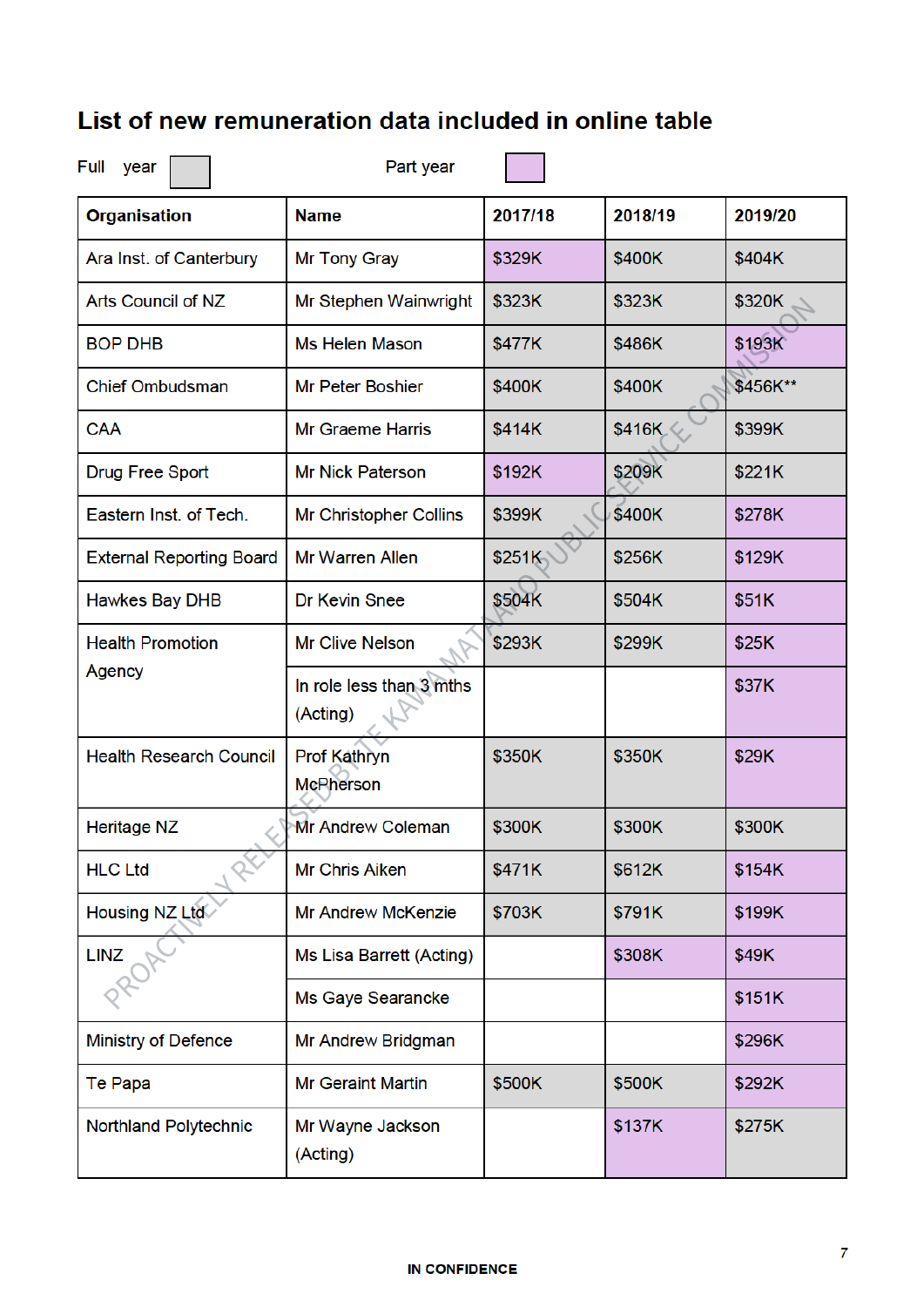| <b>NZ Food Innovation</b><br>(Auck)                      | <b>Ms Alexandra Allan</b>             | \$175K | \$183K | \$184K |
|----------------------------------------------------------|---------------------------------------|--------|--------|--------|
| <b>NZ Walking Access</b><br>Commission                   | <b>Mr Ric Cullinane</b>               |        | \$149K | \$181K |
| <b>Solicitor General</b>                                 | Ms Una Jagose                         | \$665K | \$666K | \$682K |
| <b>Statistics NZ</b>                                     | <b>Ms Liz MacPherson</b>              | \$404K | \$428K | \$216K |
| <b>Takeovers Panel</b>                                   | <b>Mr Andrew Hudson</b>               | \$178K | \$263K | \$268K |
| <b>Taranaki DHB</b>                                      | <b>Ms Rosemary</b><br><b>Clements</b> | \$399K | \$399K | \$397K |
| <b>Te Arawhiti</b>                                       | <b>Ms Lil Anderson</b><br>(Acting)    |        | \$176K | \$153K |
| Te Puni Kōkiri                                           | <b>Ms Michelle Hippolite</b>          | \$444K | \$442K | \$38K  |
|                                                          | In role less than 3 mths<br>(Acting)  |        |        | \$48K  |
|                                                          | <b>Mr David Samuels</b>               |        |        | \$124K |
| Te Taura Whiri I Te Reo<br>Māori                         | Mr Ngāhiwi Apanui                     | \$203K | \$203K | \$215K |
| The Open Polytechnic                                     | Dr Caroline Seelig<br>(Acting)        |        | \$145K | \$24K  |
| <b>The Treasury</b><br>1 REC                             | In role less than 3 mths<br>(Acting)  |        | \$4K   | \$90K  |
|                                                          | Dr Caralee McLiesh                    |        |        | \$184K |
| The University of<br><b>Auckland</b>                     | Prof. Stuart<br>McCutcheon            | \$760K | \$760K | \$768K |
| Toi Ohomai Inst of Tech                                  | Dr Leon de Wet Fourie                 | \$362K | \$362K | \$381K |
| <b>Transport Accident</b><br>Investigation<br>Commission | <b>Ms Lois Hutchinson</b>             | \$255K | \$255K | \$262K |